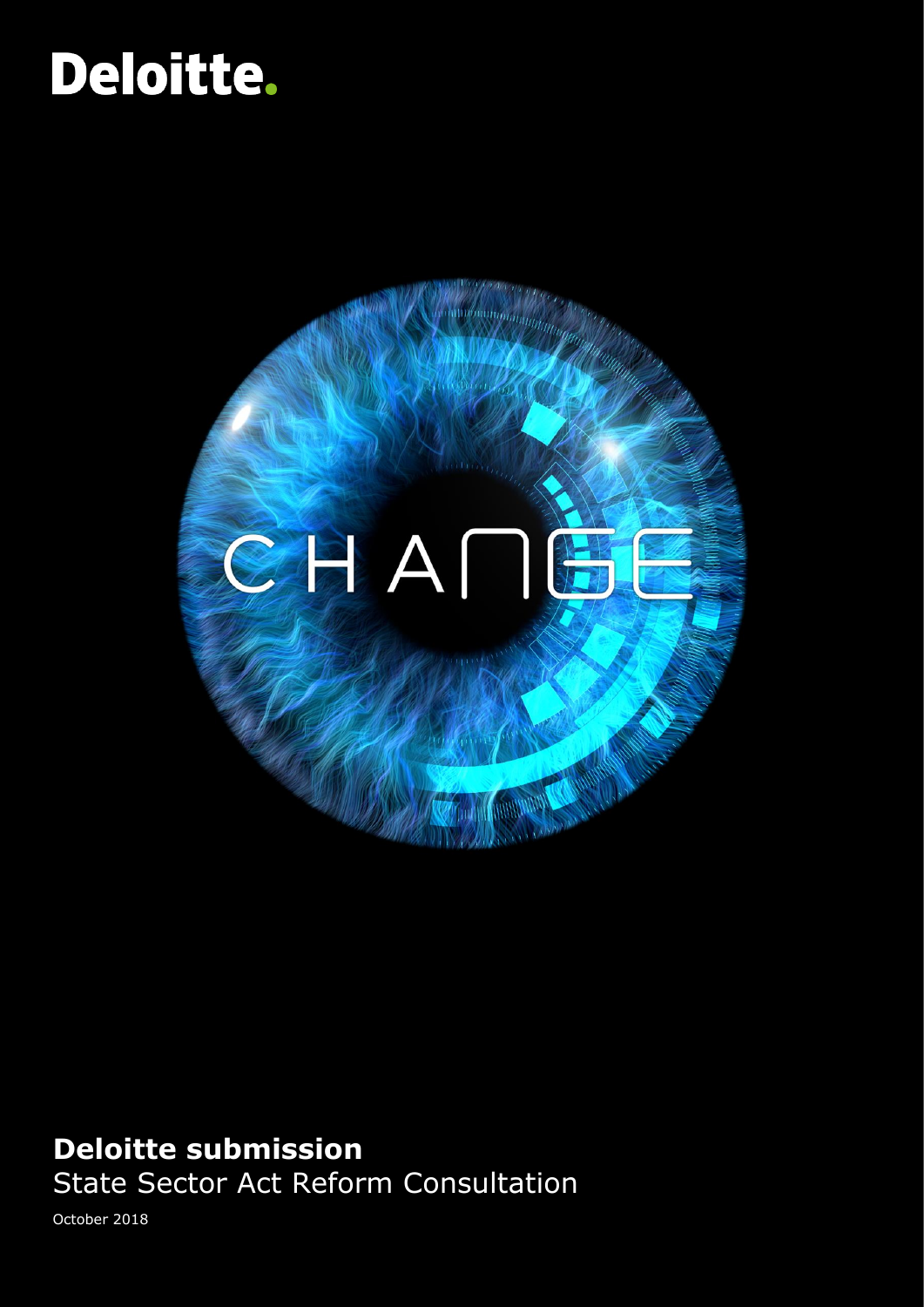### **Contents**

| Introduction                             |    |
|------------------------------------------|----|
| Contact for further information          | 3. |
| Leading better outcomes and services     | 4  |
| The best people for the job              |    |
| Tools for a more flexible public service |    |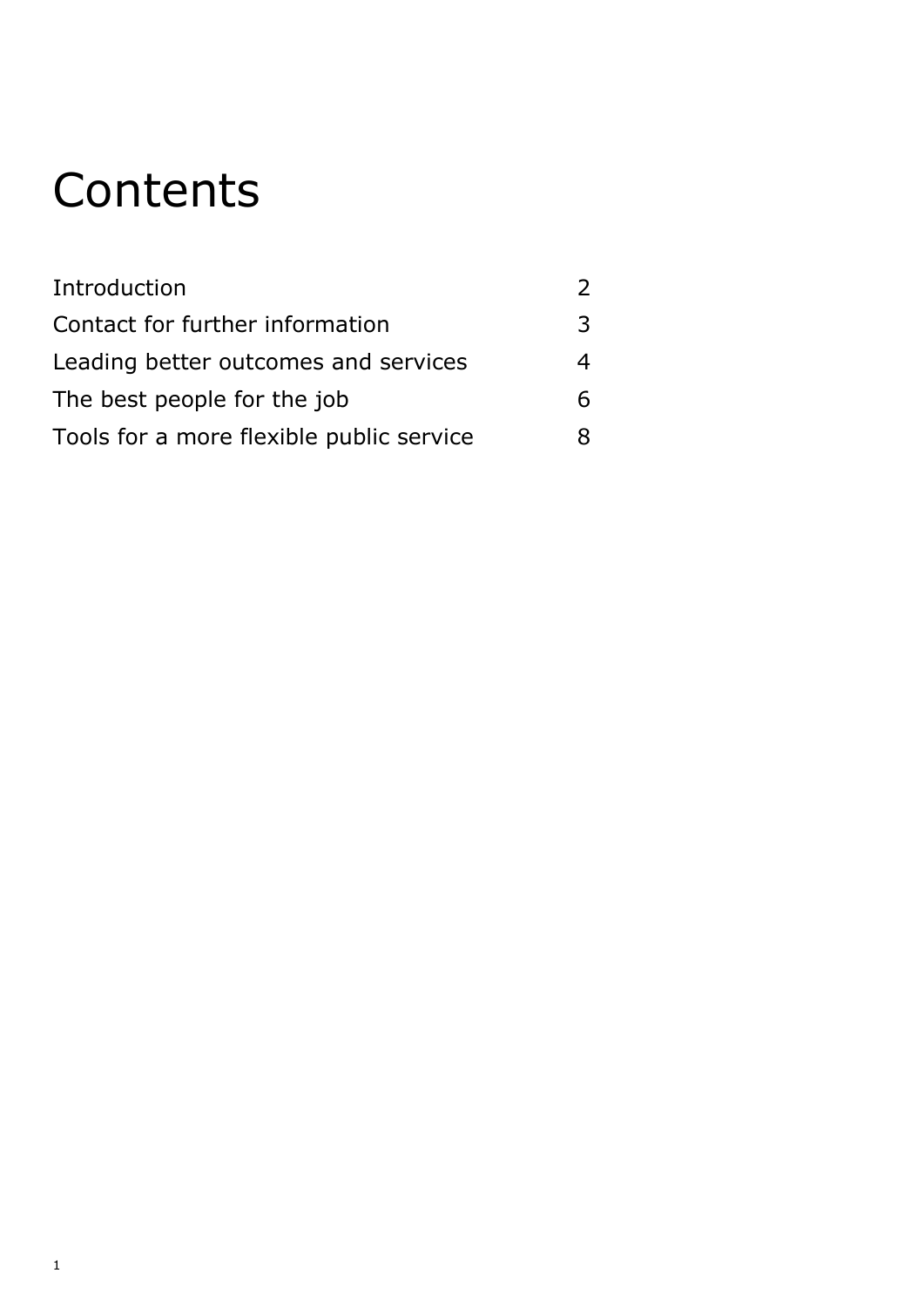### <span id="page-2-0"></span>Introduction

Deloitte is committed to making an impact that matters, and that is why we work with our public sector clients to transform government services in order to benefit all New Zealanders. It is also why we are making this submission on the State Sector Act reform proposals.

#### **Overview of our submission**

In our submission we have not responded to all elements of the proposal, rather we have focused on three topics where we have relevant perspectives and insights to contribute for your consideration. These are:

- Leading better outcomes and services
- The best people for the job
- Tools for a more flexible public service

In our experience changes such as those proposed depend less on the legislative mandate provided to the public service and more on the spirit in which the changes inspire action from leaders at all levels in public service organisations.

We believe that many of the changes proposed can precede the legislative mandate simply by becoming the "new normal" ways of working for those in public service. (For example, the recent Chief Executive board established around sexual & family violence.) The legislative change can help to secure key foundations such as public service principles and values, but in these rapidly-changing times it is important not to lock in delivery models or structures that will be out of date long before the next 30-year review.

In addition, changes to structures and governance may be helpful but not sufficient to bring about fundamental changes to public service, as there are many contributors to success including capabilities, data & analytics, systems, processes and service design. An integrated view of change – an "operating model" for public services – is an important blueprint for change, with the proposed State Sector Act reform as one component.

Finally we'd like to highlight a key point from our submission, that public service is not solely provided by public servants and there is a need to wrap the broader community of people and organisations providing services into the proposed changes. Those private- and social-sector employees who help government agencies achieve their missions are often more closely connected to citizens' needs than public servants, and their spirit of service should be celebrated and enabled through the future legislation.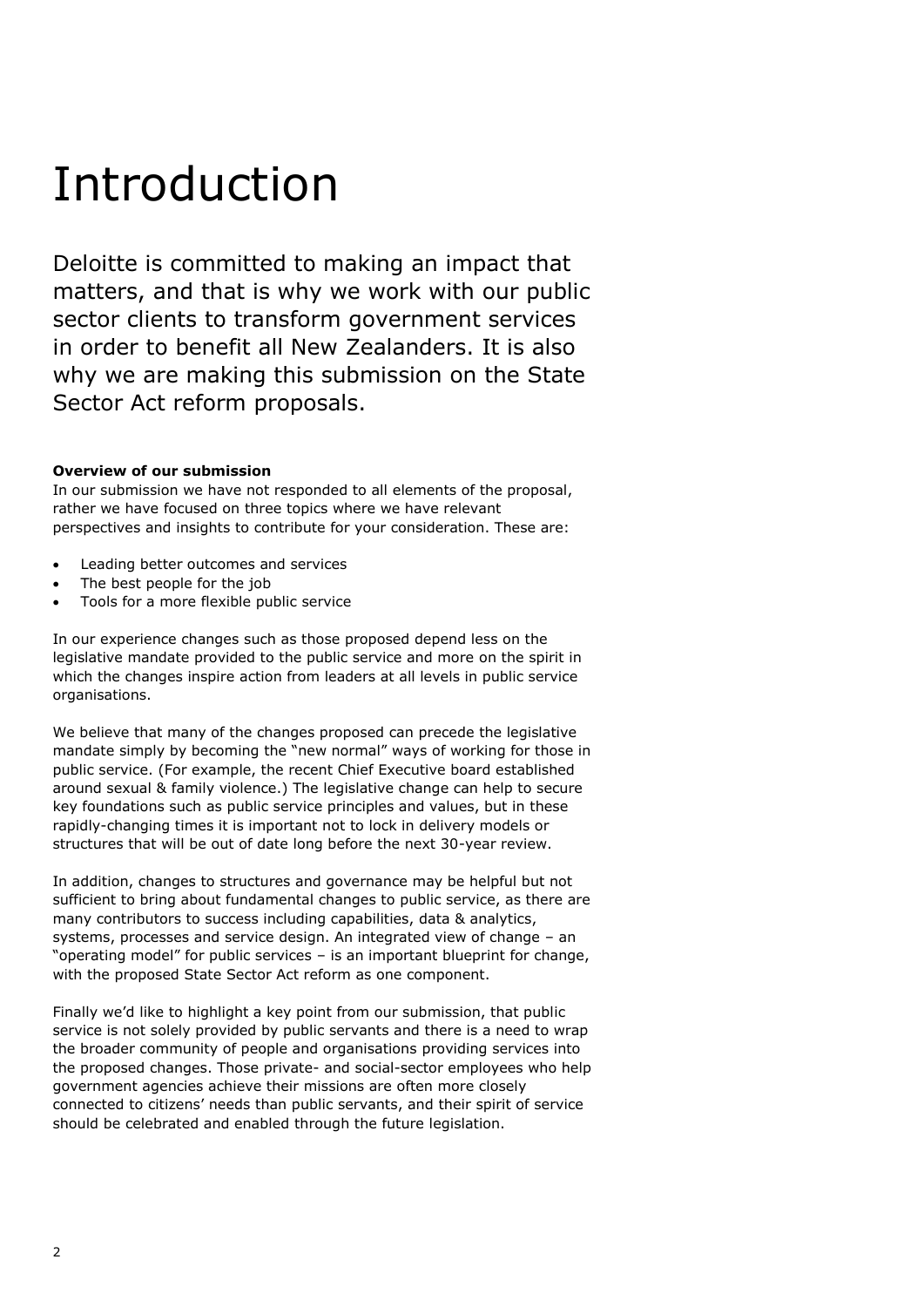### <span id="page-3-0"></span>Contact for further information

We would be pleased to present our submission in person, or be contacted for further information on our response to the proposals.

#### **Contact details of submitting party**

Deloitte New Zealand

David Lovatt, NZ Government & Public Services Leader email [dlovatt@deloitte.co.nz](mailto:dlovatt@deloitte.co.nz) telephone +64 4 470 3690

Linda Meade, Partner, Deloitte Access Economics email [lmeade@deloitte.co.nz](mailto:lmeade@deloitte.co.nz) telephone +64 4 470 3788

James Clarke, Partner, Technology Consulting email [jamesclarke@deloitte.co.nz](mailto:jamesclarke@deloitte.co.nz) telephone +64 4 470 3712

Lauren Foster, Director, Human Capital Consulting email [lfoster@deloitte.co.nz](mailto:lfoster@deloitte.co.nz) telephone +64 4 470 3854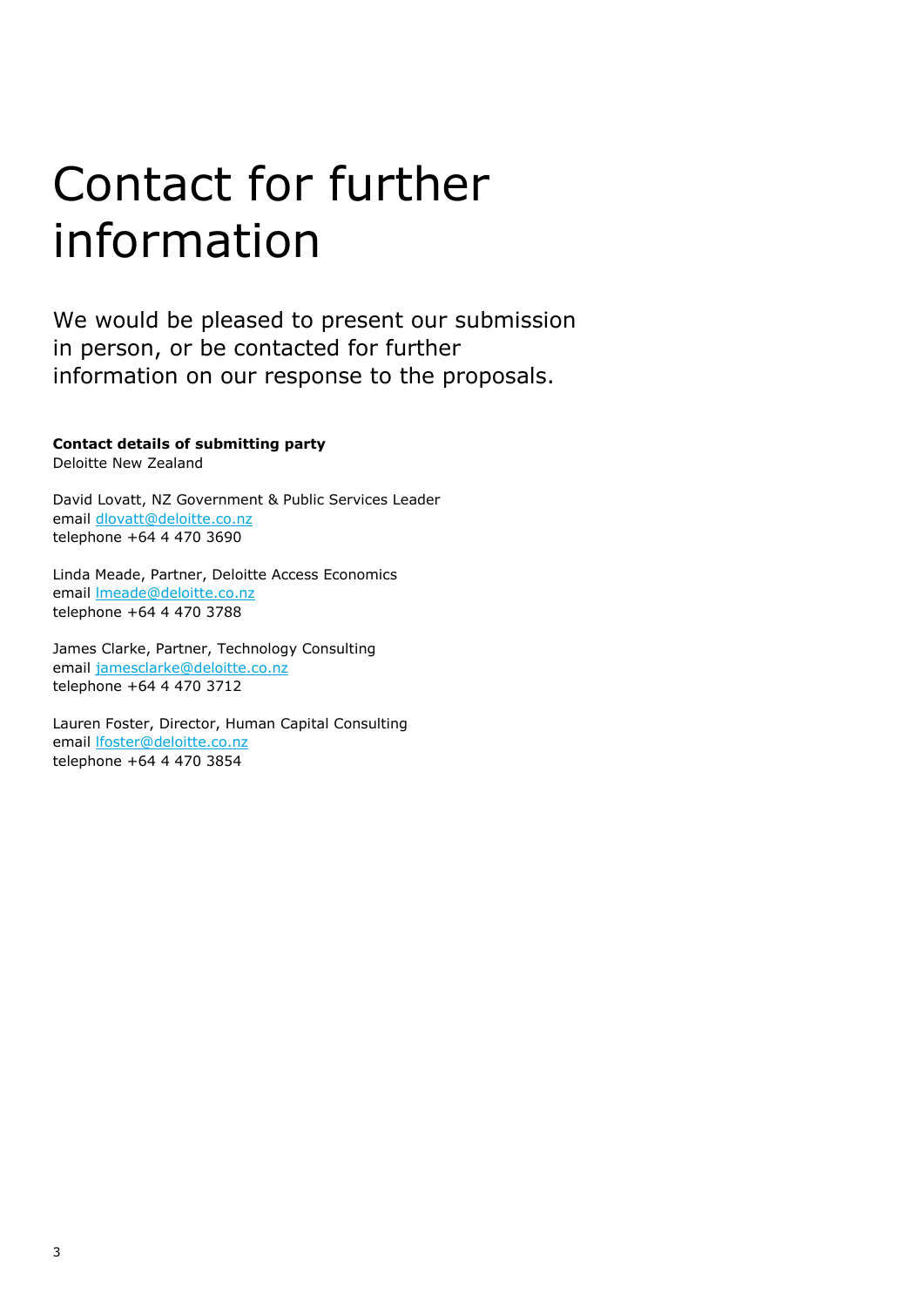### <span id="page-4-0"></span>Leading better outcomes and services

There are many options for leading better outcomes and services, but we believe that the most successful examples cannot be achieved by selecting and emplacing a single model from the centre. Rather, frameworks and principles can be defined by the centre, and then decisionmaking and specifics devolved to departments or agencies.

#### **How could chief executives work together to make a difference?**

When considering how chief executives could work together across the public service to make a difference, we believe it is important to find the right balance between accountability and cross-department leadership. Cross-department collaboration already happens, and mechanisms exist for increasing it without legislative change, but every day chief executives are working across sectors is another day they are not leading their own organisations.

The proposals that resulted in the State Sector Act 30 years ago had a particular focus, a large part of which was strengthening accountability for performance and the role of the chief executive in making sure that happened. Along with the Public Finance Act and the focus on ensuring value-for-money and accountability for public funds, the underlying principles that led us to strong executive accountability for performance have not weakened.

What has strengthened is a desire for effective, enhanced cross-department collaboration *and* accountability for performance. Clear expectations will need to be set around how chief executives balance these two outcomes without creating unnecessary stress on the public service.

We do not believe that larger, cross-sector departments and agencies represent a good alternative to cross-agency collaboration in most cases, as that just pushes the siloes down to the deputy chief executive level; and joint-ventures between agencies can make it hard to discern clear lines of accountability. One solution is to clearly describe how each chief executive and agency's accountabilities contribute towards the collective outcome for government and New Zealanders.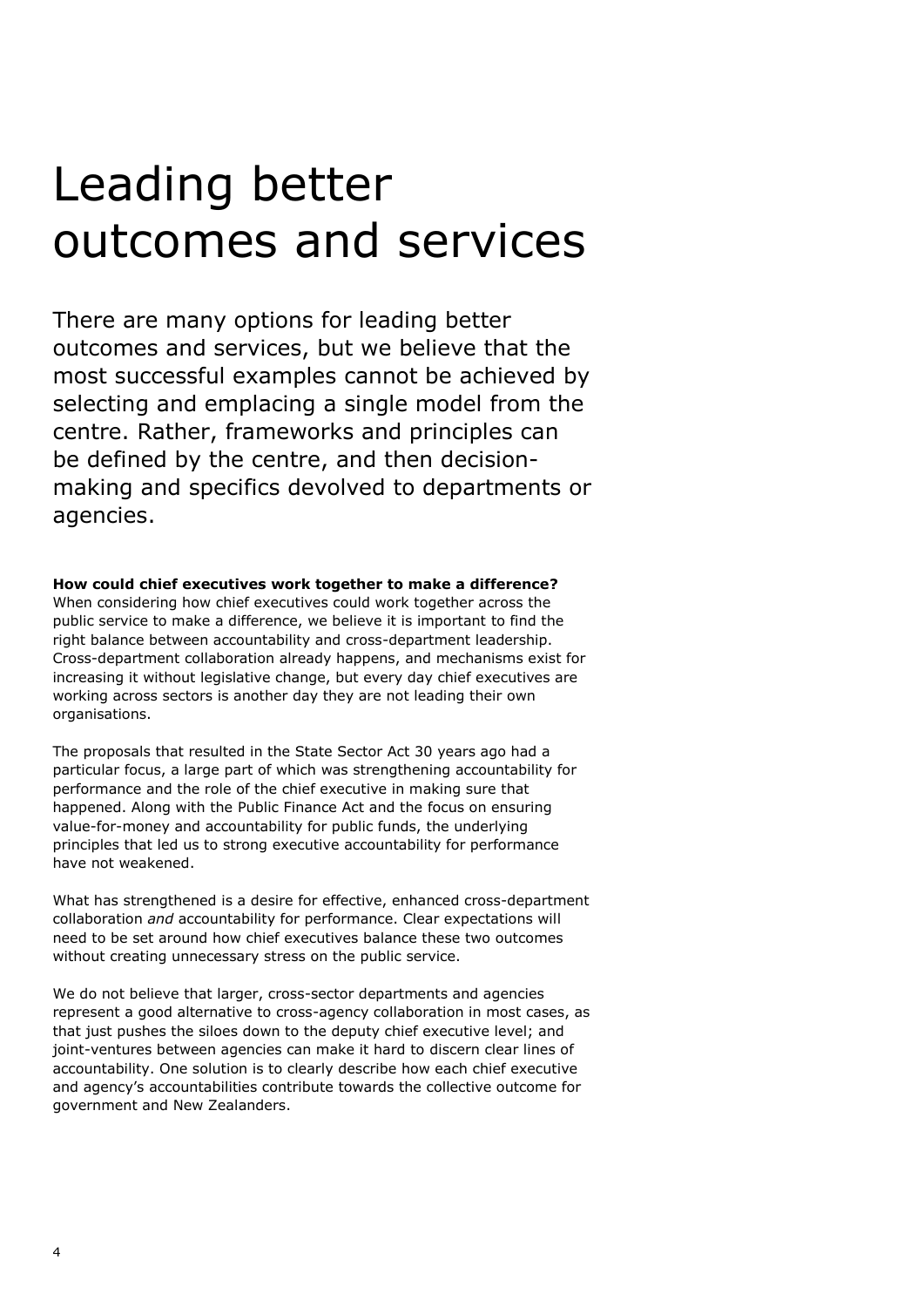#### **Do you think a Senior Leaders Service is the best way to use our leaders?**

In our view capability and leadership do not just come from the top (Senior Leaders Service), they can come from any level and any place in the public service.

It is essential – particularly from a diversity and inclusion perspective – to tap into capabilities and leadership at all levels and in all places.

From that perspective, a Senior Leaders Service may not represent the best way to tap into all of the diverse forms of leadership that need to exist for the public service to be successful. Communities of all forms must be able to exist and be led for the full potential of the public service to be realised.

#### **What else could we do?**

Having common enablers across the public service would make it easier for leaders to be more effective, and avoid the need to re-learn and adapt to each different organisation they may find themselves working with or leading.

For example having common systems and processes would decrease the learning time when leaders transition between public service organisations. One example would be a common Human Resources Information System that provides a perspective on talent, capability, performance, and so on, across the public service.

Also we believe that consistent application of operating model principles, e.g. customer centric service design – which is siloed today and performed differently between most agencies – but could be holistic and take into account all of the complex needs that customers and citizens have.

This would enable public services to be designed more effectively and crossorganisationally, and better meet the needs of service users.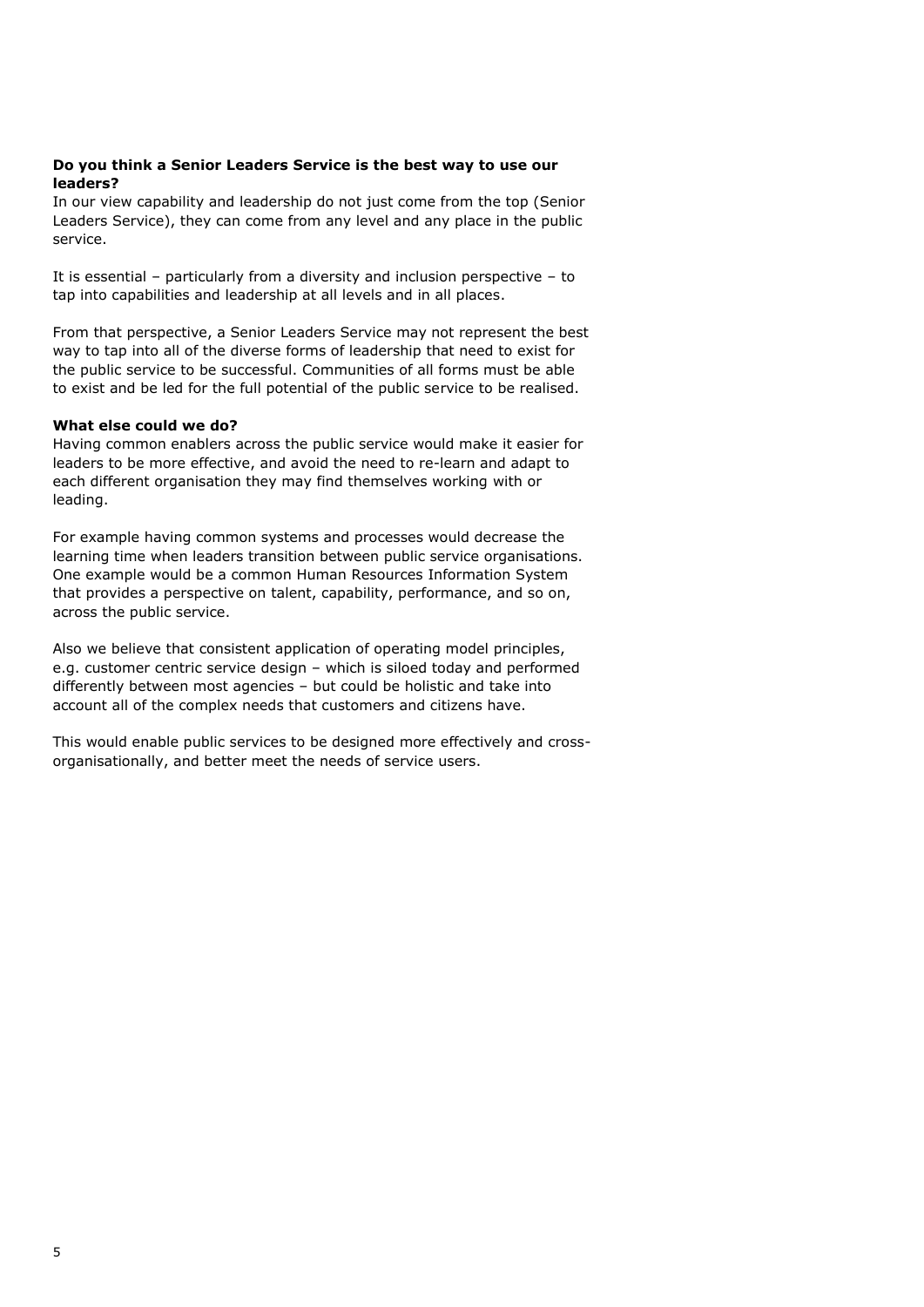## <span id="page-6-0"></span>The best people for the job

Public service does not end with public employees. A lot of work is done by private sector, many of whom share the values and principles espoused by public service. The public service needs to work collaboratively with all groups to design a public service that serves the public.

#### **What else could promote a flexible and agile workforce?**

As technology and societal shifts drive new expectations in the workforce, we would expect the government to be considering the actions they will take to future proof their workforce. We believe the following should be considered as the government looks to do this:

- 1. **Workforce Strategy.** In order to deliver on strategy, organisations need to have the right capabilities. As such, the public service needs to identify and define the capabilities that will be critical to enabling their strategy. This includes both the capabilities that will enable them to differentiate themselves against other employers, as well as those that are foundational to fulfilling their role as a public service provider and meeting the needs of the public in a shifting environment.
- 2. **Strategic Workforce Planning.** We would expect that the public service to be considering the work they will do in the future, as well as who or what (in the case of automation) will do the work, and where the work will be completed. Worker expectations and automation technology are set to disrupt workforce compositions; the government needs to consider the implications of a shifting workforce composition that will increasingly include a range of automation types, talent alternatives (e.g. gig workers, crowd sourcing, remote workers), and different locations. In particular, the social impact of making workforce composition decisions should be considered, i.e. how the public service will ensure that those impacted by the future of work will be supported. We feel that alignment between government and organisations is required to ensure the future of work has a positive impact; the government should proactively consider how regulations will need to change in response to new and complex working arrangements.
- 3. **Future of Learning.** Given the half-life of skills is rapidly declining and the nature of work is shifting, the public service should be considering how they can begin operating as a "learning organisation" - that is, an organisation with a strong learning culture at all levels of the organisation. We would expect that the public service will be considering how they will foster a culture of learning, and deliver learning and development opportunities to ensure their workforce is ready for the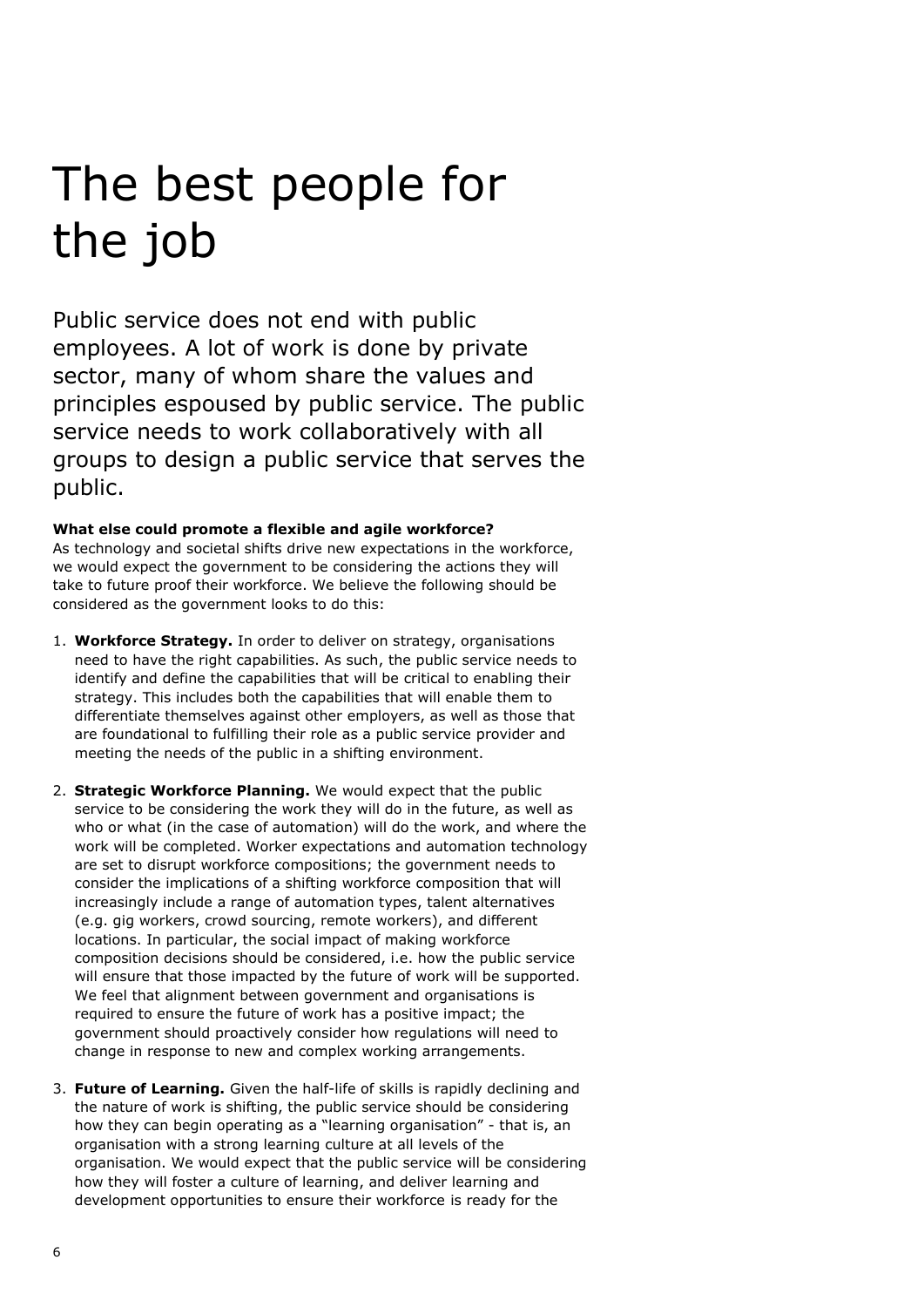future of work. The relevance of this will become increasingly pertinent as more and more of the workforce is made up of millennials; millennials consider learning and development the number one driver of a "good job."

#### **Free Agent model**

Government has an opportunity to reconsider how they organise and deploy talent using foundations that align to the move in recent years to cloud computing: that is:

- mobility delivered as and when required,
- agility able to be delivered incrementally to provide customer value,
- flexibility able to mix and match capabilities to meet requirements,
- scalability can be increased or decreased at will, and
- utility consumption of services rather than ownership of assets.

We believe that government should be considering a workforce that could reside in the "cloud," rather than existing in any single agency, thereby enabling the Government to be more responsive to the changing and fluctuating needs of their agencies. This approach to workforce structure would allow both generalists and experts to be deployed to undertake creative, problem-focused work, where and when required.

Based on Deloitte's thinking around the GovCloud workforce, this "Free Agent" model has already been deployed in Canada and is being considered in other jurisdictions such as the United Kingdom. Free Agents can work across government contributing their skills and expertise as needed, ondemand, in order to bring the benefits of the "cloud" workforce to the public service.

Further, we believe that taking a more flexible approach to structuring the workforce would support the public service to better cater to a diverse range of worker needs. For example, catering to casuals, part-timers, traditional workers and other talent types, as well as providing alternative career paths for deep experts and specialists. A more diverse and inclusive workforce is likely to be supported through this approach.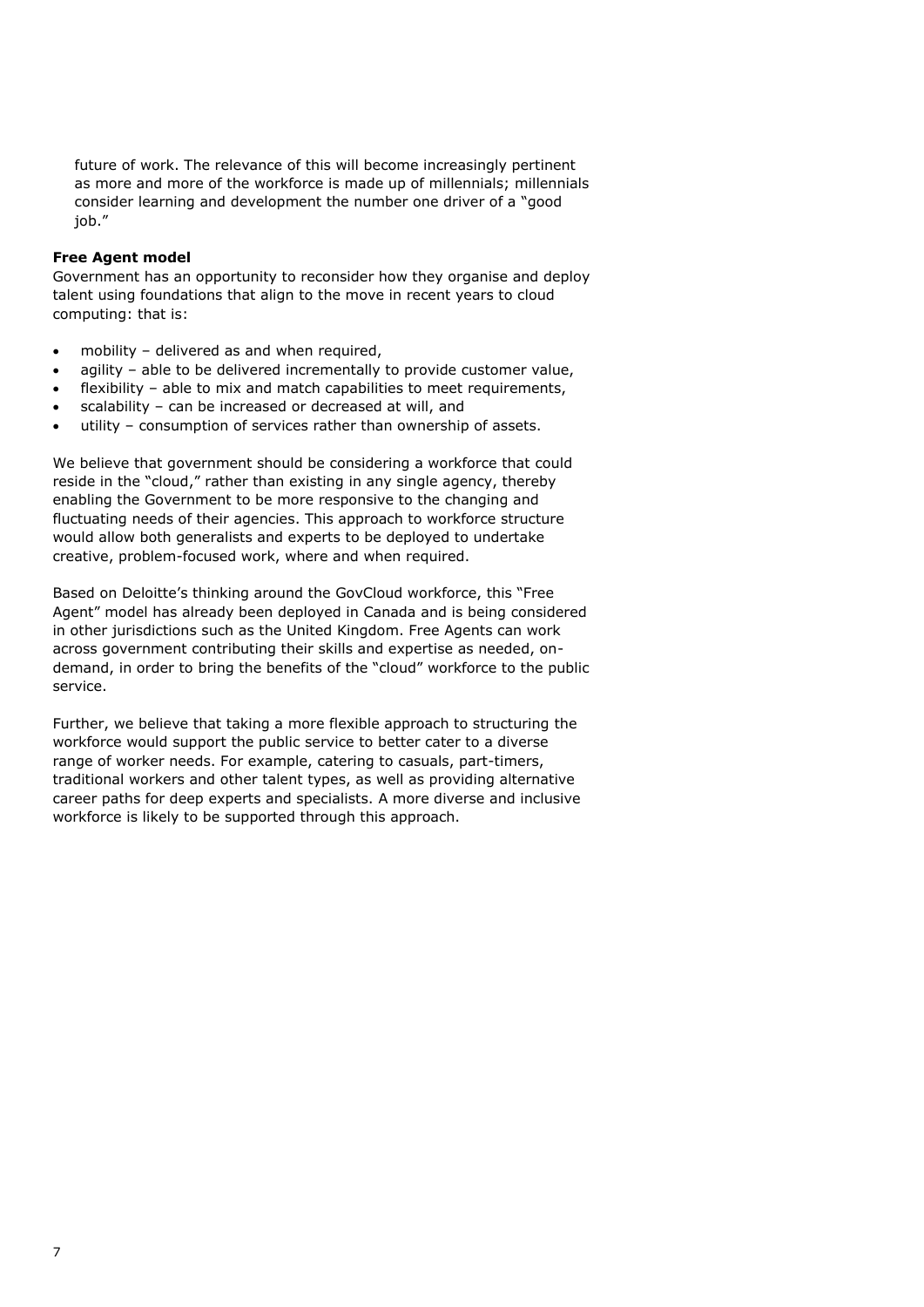### <span id="page-8-0"></span>Tools for a more flexible public service

A more flexible public service will require changes to all layers of the operating model – not only the organisation structures, accountabilities and funding.

#### **What else could help departments work together better to improve outcomes and services for New Zealanders?**

We agree that outcomes and services for New Zealanders are not well aligned to the current siloes in the public service, and that they should change over time requiring greater flexibility. This means that we need a public service able to both coordinate across a range of different teams and respond to changes in need over time.

The proposed changes focus on better coordination – shared funding and resources, joint accountability and delivering services on behalf of others. These good ideas can only have a limited impact without corresponding changes in other layers of the operating model, such as:

- **More consistent engagement** with New Zealanders to understand overall needs and priorities, rather than individual agencies defining their own "customers" and attempting to improve siloed services. This would be a good candidate for a strong functional leadership role.
- Better **frameworks and platforms for consistently managing information** across the state service. This is currently a massive barrier to joint analysis, decision making and service delivery. Agencies generally rely on bespoke, tactical arrangements to share information for specific transactions. Other information that would help crossagency teams, such as OIA responses, is generally locked away in agency-specific repositories of varying sophistication. This has not been tackled by the GCDO functional leadership role.
- Better **platforms for consistent management of sector people and resources**, so they can easily move between teams and locations without cumbersome secondments or uncertainty about their career path: recruitment, talent development, identity and learning. We would expect state sector careers to become more individualised, relying more on contribution and less on occupying specific roles. A key challenge will be maintaining deep subject matter expertise across the vast range of relevant topics alongside the development of more widely deployable roles.
- A stronger focus on **managing the wider portfolio of state sector physical locations**, including service delivery locations such as branches. There will be a greater need for flexible shared spaces for people from multiple departments and their non-state sector partners to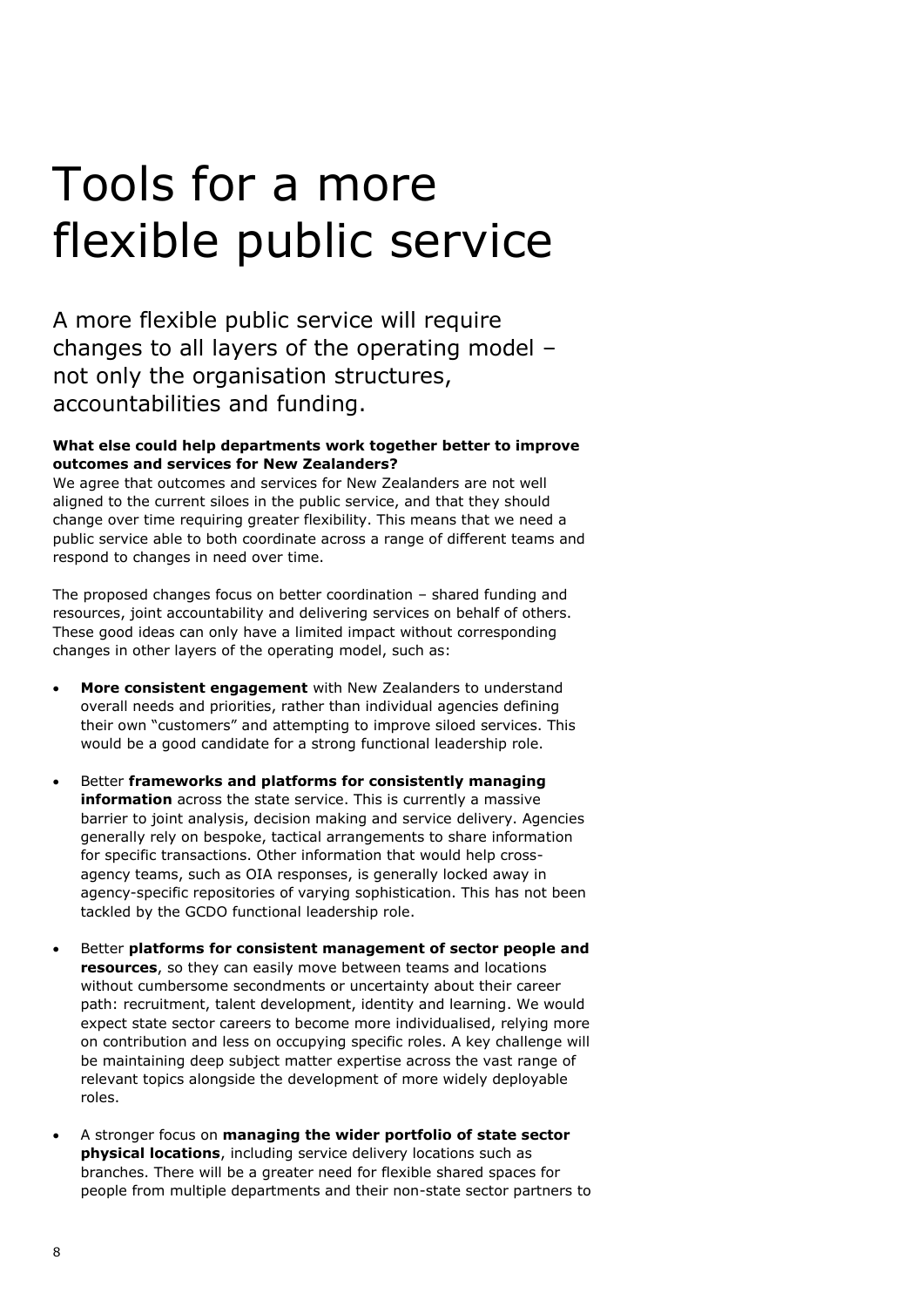work together for varying lengths of time. The Service Innovation Lab is an example of this sort of space.

To increase flexibility over time we believe the following concepts should be considered:

- Better **frameworks for consultation, feedback and evaluation** so that service improvements can be better identified, targeted and prioritised.
- **More explicit prioritisation** to focus the sector on doing fewer things well in the most important areas before moving on. This would result in shifting funds and people away from lower priority departments and services, requiring better frameworks for assessing and justifying priorities.
- Greater **devolution of responsibility within the sector** through welldefined tolerances and protocols. Current structures have tended to pull responsibility upwards through the hierarchy, constraining the breadth and speed of activity.
- Greater **use of time limits or mandatory periodic independent reviews** to avoid initiatives, services and even whole departments becoming stale.

We believe that changing the boundaries of departments (e.g. through mergers, splits and restructuring) will be (and has been) of limited value. It will be much more important to make those boundaries less relevant and less constraining, through greater coordination and flexibility.

However there may be different organisational models that encourage coordination and flexibility – these might be part of a second wave of changes. For example we see public service mutuals appearing in the UK and Australia which may create a more direct link between community needs and state services. The concept of being employed by the state service, rather than by individual departments, may also be progressively introduced.

Unions may become more important if employment and/or career development becomes more centralised. However the way they support the needs of their members may need to change reflecting the different career paths and organisational models.

We also note that the current structure is tightly coupled to Ministerial portfolios, emphasising responsiveness to direction from "above." Changes to increase coordination and flexibility will influence relationships with Ministers, who will also need to coordinate and adapt more than is currently the case.

#### **Example: Better outcomes for children**

To illustrate this by way of example, we consider that delivering better outcomes for children will not come solely from the structural change that created Oranga Tamariki as a separate entity that cuts across historical siloes and accountabilities. Rather, the improvements will come from making the child's perspective fundamental to the design and operation of the services, and coordinating multiple departments to focus on the specific context of each family.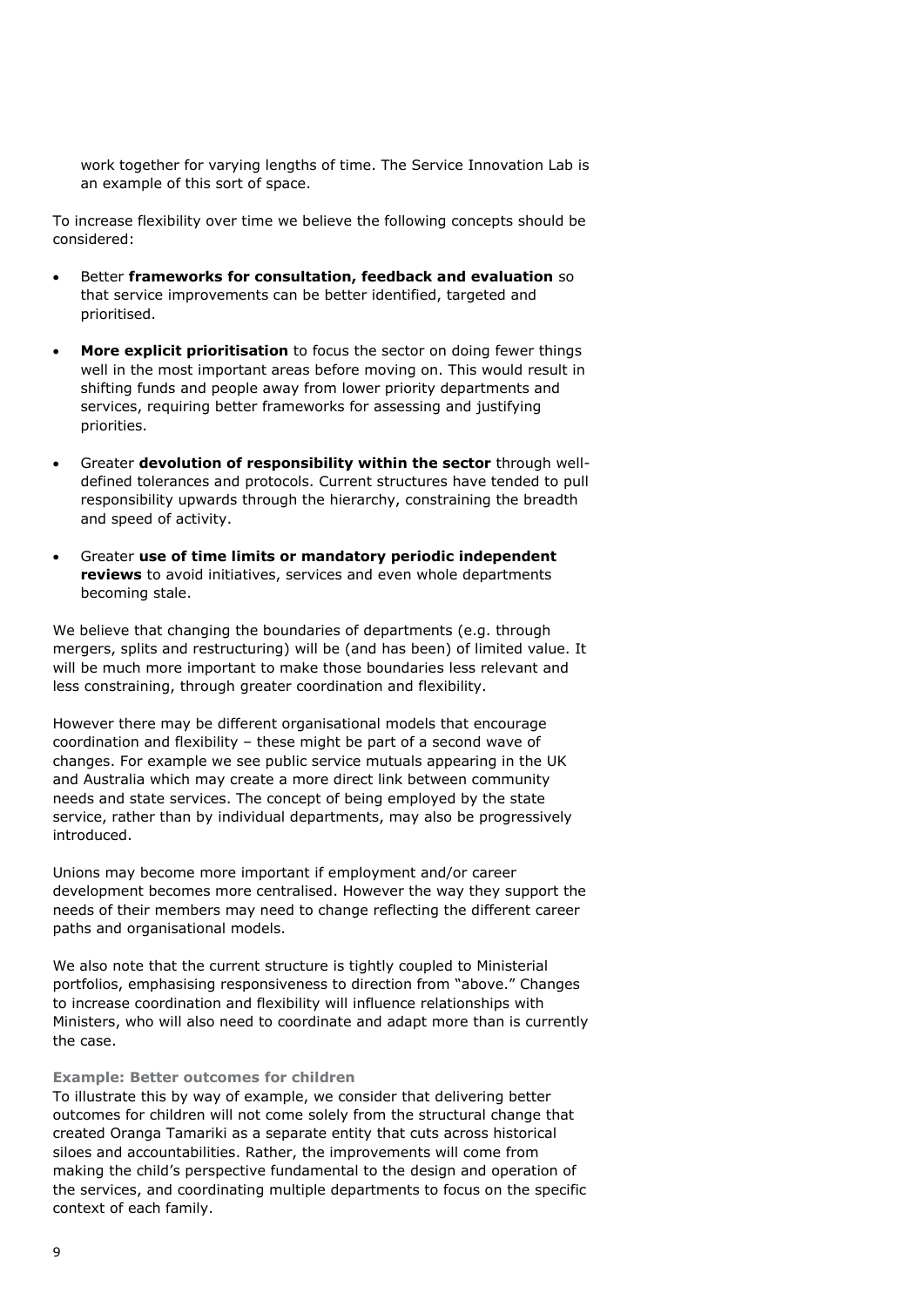In our recent State of the State 2018 series of articles, we discussed a "family-by-family" approach that could provide a more effective integrating mechanism for families in crisis than would be possible through structural changes to government agencies alone.

#### **Are there options for changing the way services are delivered that we have missed**

Service delivery can be significantly improved in a reformed state sector. The proposal document does not actively consider some options that we believe are critical to an evolving and connected public service:

- **Partnering.** Many services are already delivered via non-state service organisations. We expect this to increase as digital services make it easier to combine information and bundle services in new ways. The state sector needs to develop new approaches to partnering with business and not-for-profit organisations, while it maintains the authoritative rules and information in appropriately accessible forms. We expect a range of partnership models from tightly-defined outsourcing to broad coordination of activities.
- **Experimentation and service customisation.** The sector will struggle to provide flexible and responsive services if it cannot easily try out new things or tailor services to different contexts. This will require different approaches to political and public concerns about risks and variation.
- **Automation.** From legislation-as-code to chatbots there will be significant further automation of many state service activities, and augmentation of others. The service will need to develop governance, design and deployment capabilities to make the most of these changes and mitigate the associated risks.

As we look to the next century of New Zealand's public service, we have to take this opportunity to design for the needs that are emerging as well as the issues and challenges we are experiencing today.

At Deloitte we see great promise and potential in the proposals, and an opportunity for the public service to consider all of the changes that may be needed to create the foundation for its future role serving government and New Zealand.